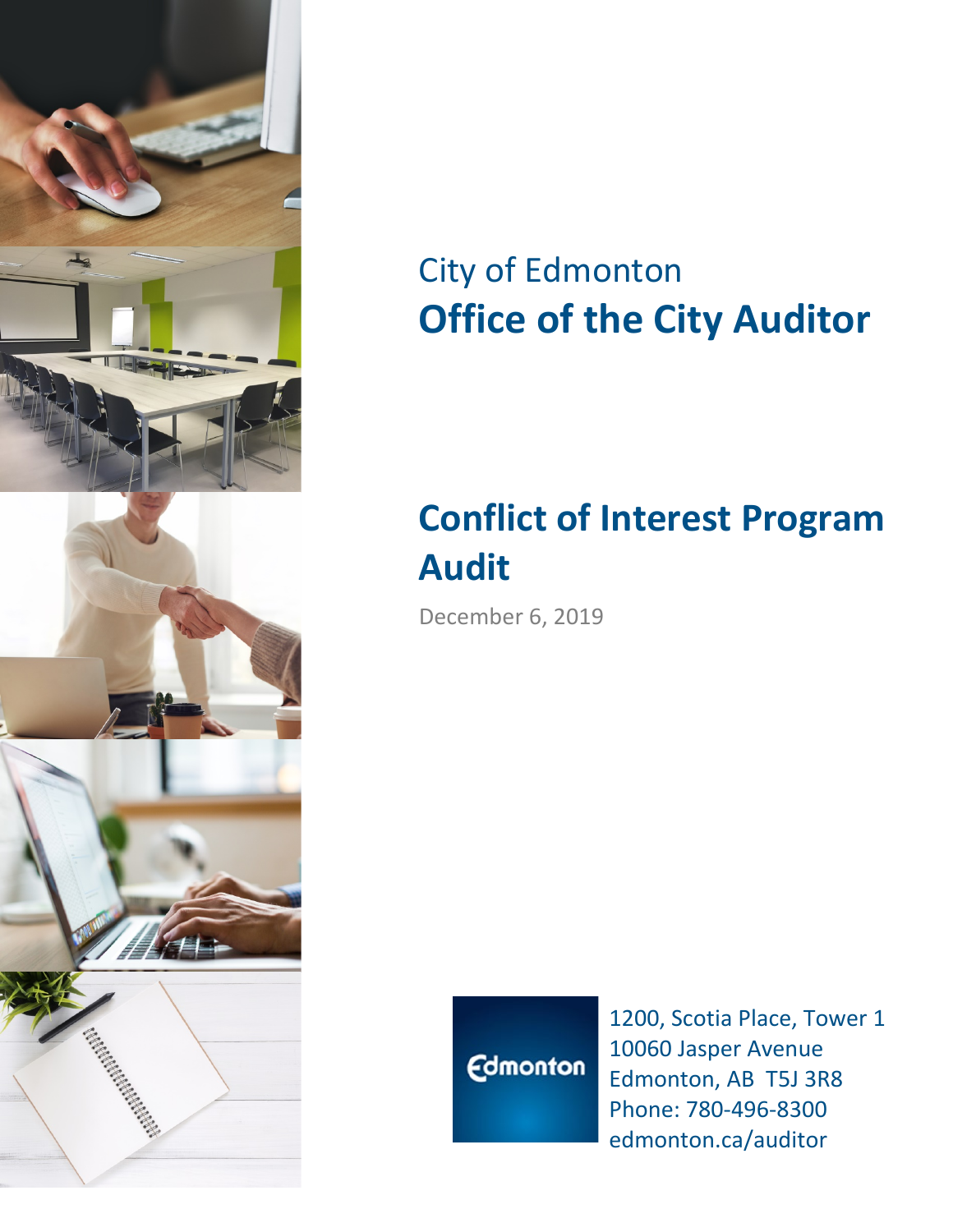## REPORT SUMMARY

Conflict of Interest Program Audit 2019

## Governance Framework

The definition, principles, and roles and responsibilities in the Code of Conduct related to conflicts of interest need to be enhanced to provide additional processes and accountabilities to ensure conflicts of interests are understood, prevented, detected, and remediated appropriately.

Recommendation: Update the corporate conflict of interest governance framework.

## **Edmonton**

## Guiding Documents



Conflict of interest guidance is embedded in the Code of Conduct guiding documents. These documents do not provide clear guidance on how to manage the conflict of interest risks to which the City is vulnerable.

Recommendation: Develop clear guiding documents specific to conflict of interest that are tailored to the City's needs and risks.

## Training and Communication

Conflict of interest training is included in Code of Conduct training. Current records show that 67% of City of Edmonton employees have completed mandatory Code of Conduct training. Conflict of interest information and tools are difficult to find.

Recommendations:

- Ensure all employees have completed the Code of Conduct training upon hiring.
- Provide on-going conflict of interest communication, and accessible information and tools.

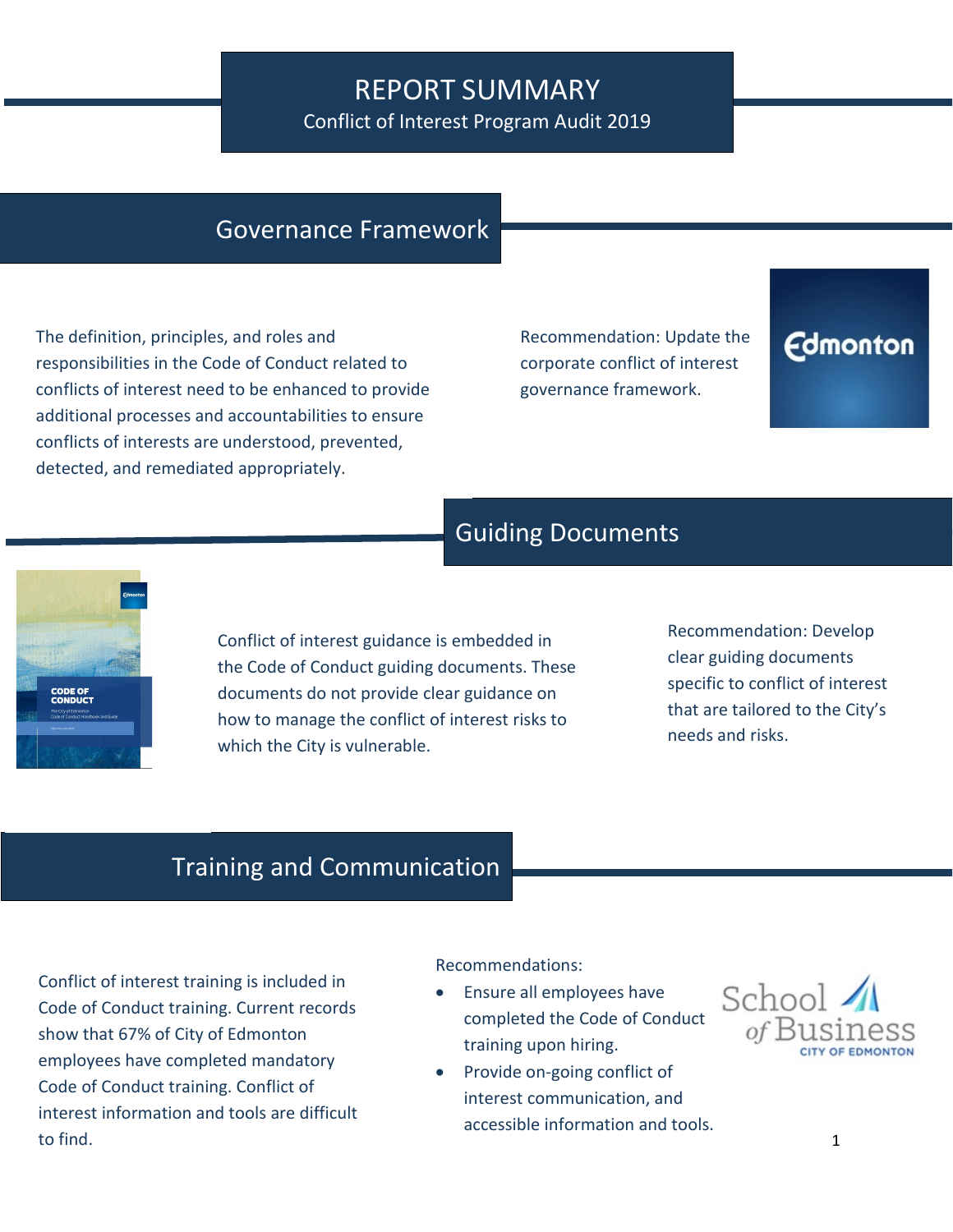| <b>Report Highlights</b>                            |                                                                                                                                                                                                                                                                                                                                                               |
|-----------------------------------------------------|---------------------------------------------------------------------------------------------------------------------------------------------------------------------------------------------------------------------------------------------------------------------------------------------------------------------------------------------------------------|
|                                                     |                                                                                                                                                                                                                                                                                                                                                               |
|                                                     |                                                                                                                                                                                                                                                                                                                                                               |
|                                                     |                                                                                                                                                                                                                                                                                                                                                               |
|                                                     |                                                                                                                                                                                                                                                                                                                                                               |
|                                                     |                                                                                                                                                                                                                                                                                                                                                               |
| <b>Objectives</b>                                   | The audit had four objectives:                                                                                                                                                                                                                                                                                                                                |
|                                                     | To determine if the City of Edmonton has a governance<br>1.<br>framework to manage conflict of interest.                                                                                                                                                                                                                                                      |
|                                                     | To determine if the City of Edmonton provides clear<br>2.<br>guidance for employees when faced with potential,<br>perceived, or actual conflict of interest.                                                                                                                                                                                                  |
|                                                     | To determine if the City of Edmonton's conflict of<br>3.<br>interest guiding documents are clearly communicated to<br>employees.                                                                                                                                                                                                                              |
|                                                     | 4. To determine if City of Edmonton employees are<br>applying conflict of interest controls.                                                                                                                                                                                                                                                                  |
| <b>Scope</b>                                        | This is a corporate audit; therefore all City employees that<br>report to the City Manager were in scope.                                                                                                                                                                                                                                                     |
|                                                     | The Office of the City Auditor recently completed a project to<br>assess the effectiveness of the City's processes for fraud<br>detection, allegation investigation, and corrective action. Since<br>conflict of interest allegation investigations follow this process,<br>we will not include the assessment of the investigation<br>process in this audit. |
| <b>Methodology</b>                                  | We surveyed Deputy City Managers and Branch<br>Managers. We received 30 responses out of the 45<br>surveys sent out (67% response rate).                                                                                                                                                                                                                      |
|                                                     | We reviewed the City's conflict of interest guiding<br>documents, researched best practices, and looked into<br>conflict of interest programs in other municipalities and<br>organizations.                                                                                                                                                                   |
|                                                     | We met with employees from seven City branches. They<br>$\bullet$<br>provided us with their insights about the current conflict of<br>interest program and opportunities for improvement.                                                                                                                                                                     |
| <b>Statement of</b><br><b>Professional Practice</b> | This project was conducted in accordance with the<br>International Standards for the Professional Practice of<br>Internal Auditing.                                                                                                                                                                                                                           |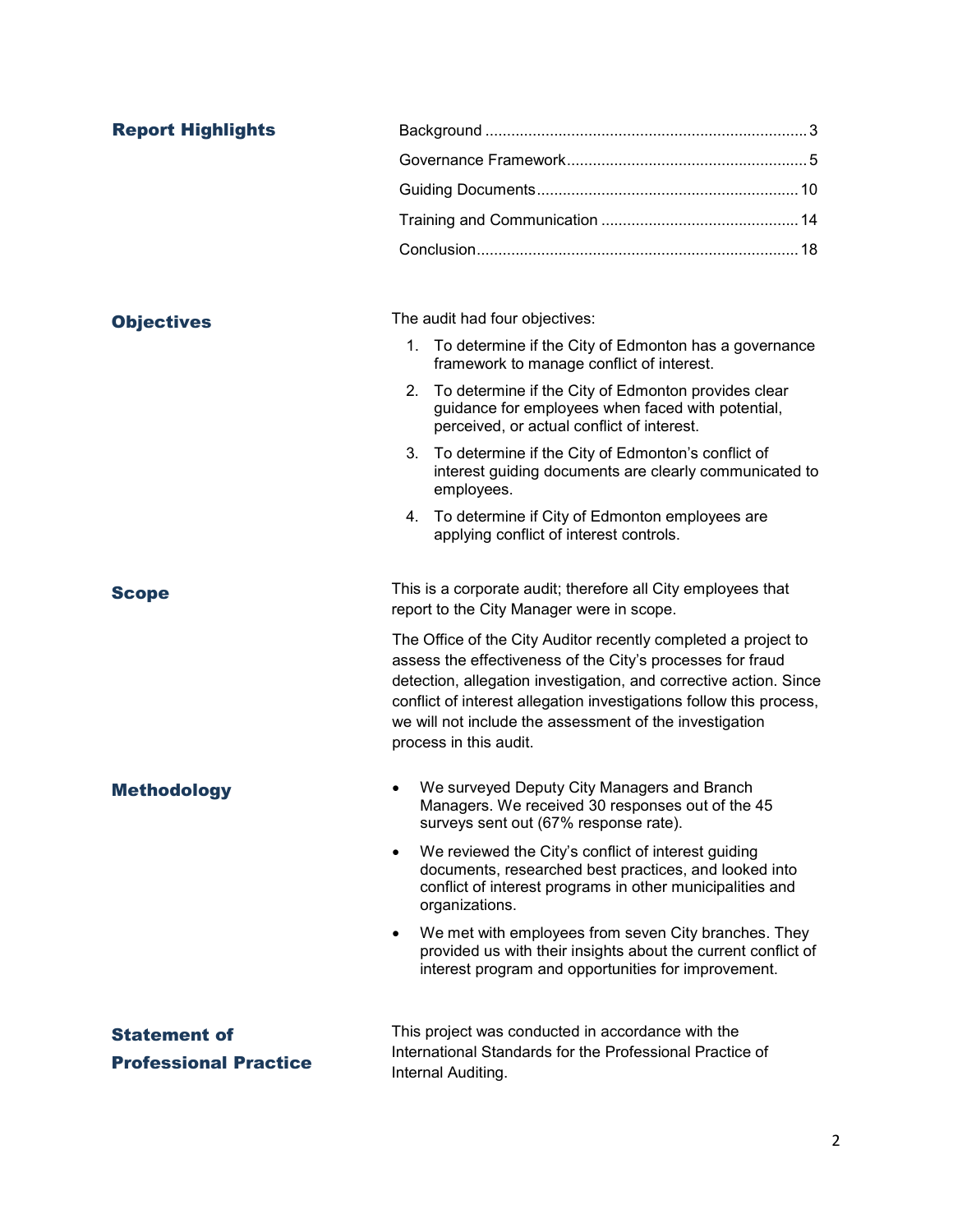

## **Background**

Introduction **According to City's Code of Conduct, conflict of interest arises** whenever an employee's personal activities or professional activities conflict with work-related duties and negatively impact the best interests of the City. A conflict of interest may exist even if no improper acts result from it. Conflicts of interest **are not** considered violations of the City's Code of Conduct, as long as they are properly disclosed and managed.

> A conflict of interest program includes a coordinated governance framework, clear guiding documents, and effective communication strategies to assist employees in the prevention, detection, and remediation of actual, perceived, and potential conflict of interest.

City employees hold significant public trust. Risks of conflict of interest exist in their line of work. It is therefore important for the City to periodically assess if an effective program is in place to properly manage conflict of interest.

**Current State** The City's corporate conflict of interest program is embedded in its Code of Conduct program.

> The Code of Conduct Program includes the following guiding documents:

- *Administrative Directive A1100C – Employee Code of Conduct*
- *The City of Edmonton Code of Conduct Handbook and Guide*

The *Employee Code of Conduct Administrative Directive* defines conflict of interest as:

> *A situation whenever an employee's personal or professional activities negatively impact the best interest of the City*.

The City also has the following Administrative Directives and Procedures that relate to specific types of conflict of interest:

- *Administrative Directive A1465B - Procurement*
- *Administrative Procedure – Conflict of Interest of Employees Participating in City Procurements*
- *Administrative Procedure – Conflict of Interest after*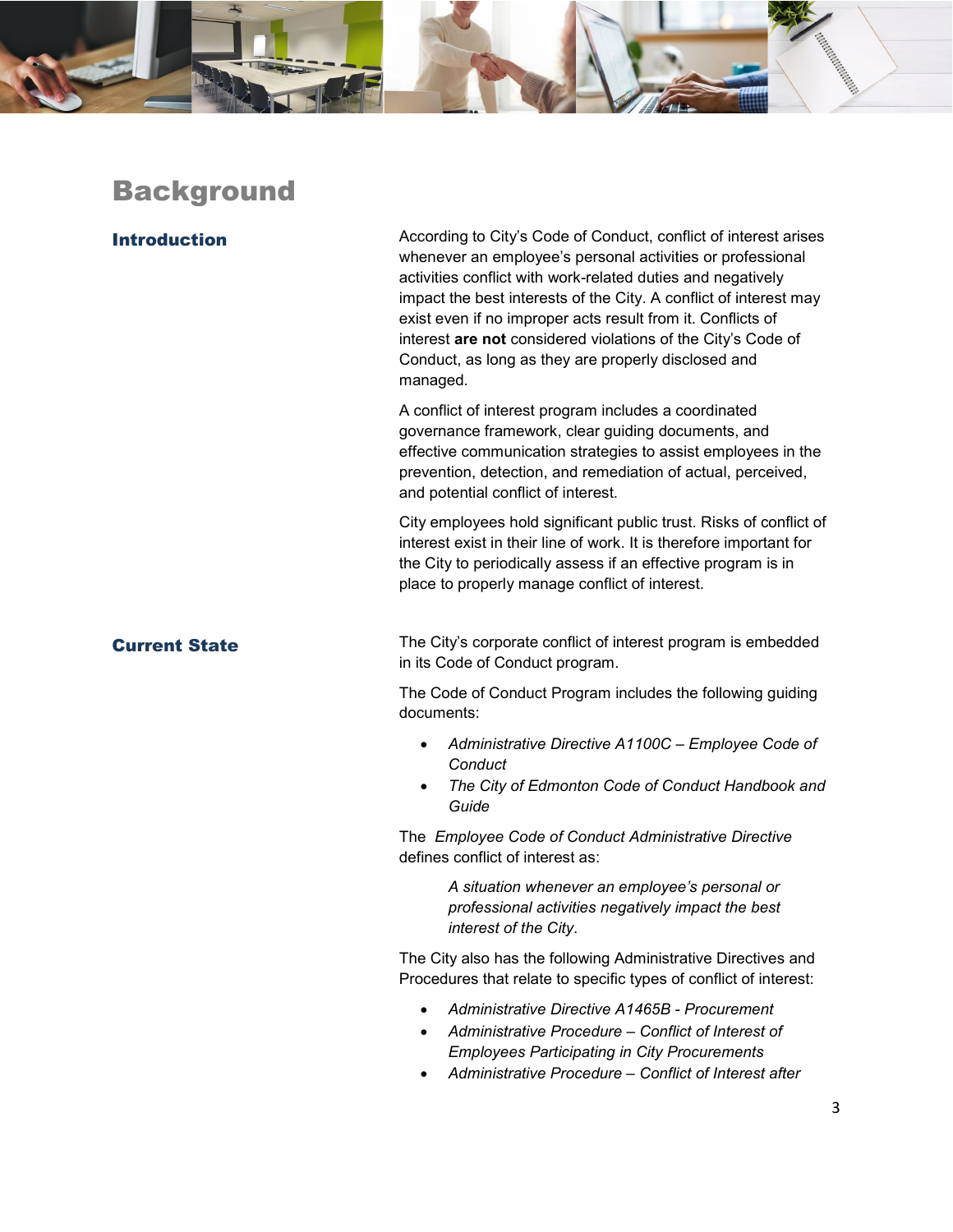### *City Employment*

• *Administrative Procedure – Conflict of Interest related to Members of Civic Agencies*

There are some branches within the City - such as the Employee Services Branch and the External and Intergovernmental Relations Branch - that also have their own informal process and procedures to manage conflicts of interest in their business areas.

**Potential Vulnerability** Branch Managers felt their branches were the most vulnerable to the following three scenarios:

- An employee or a member of their family receives a fee, gift or other benefit from a person other than the City.
- An employee uses information or contacts acquired while working for the City to benefit themselves, or others, after they leave the City.
- An employee participates in a decision making process knowing that the decision might benefit themselves and/or a related person.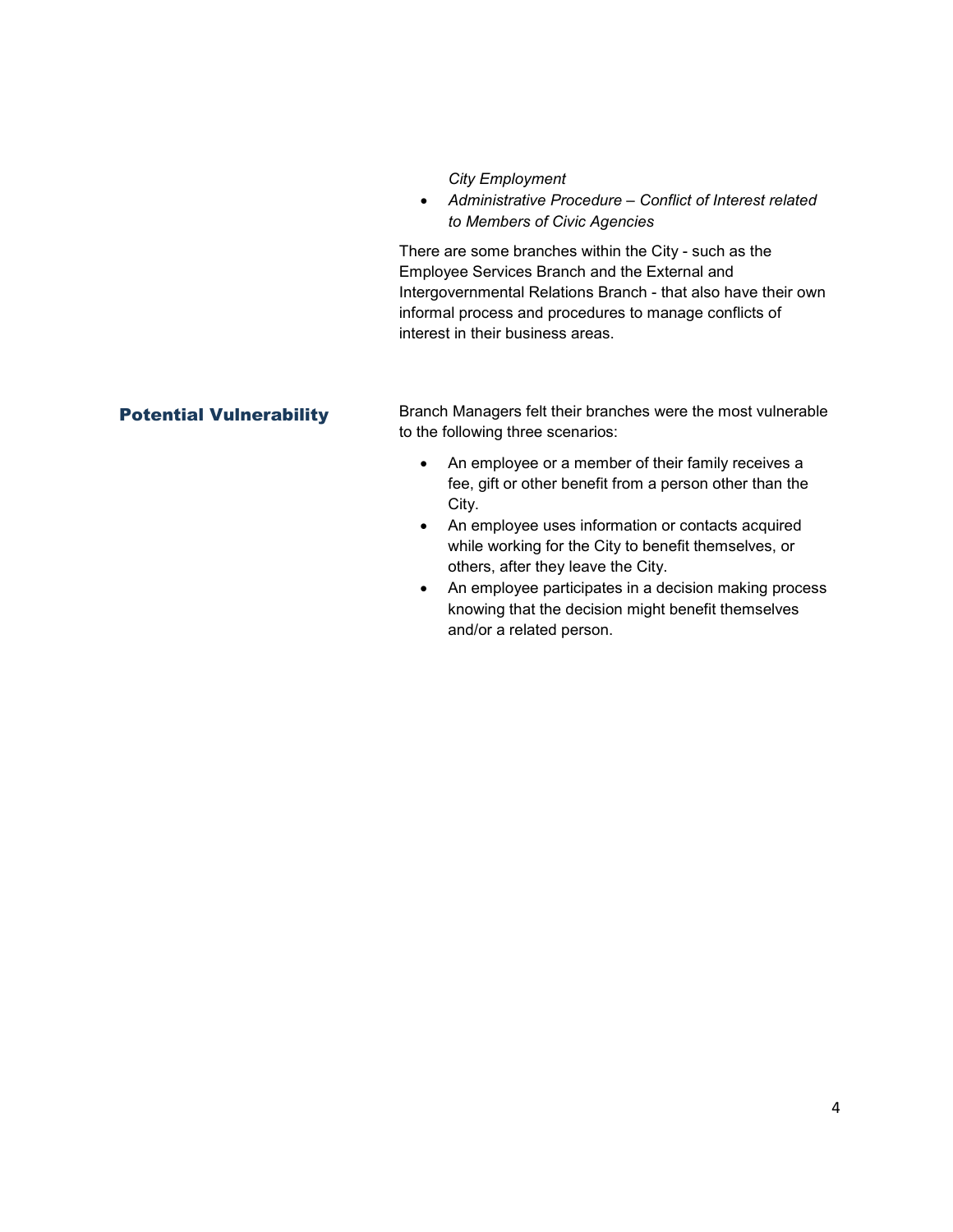

## Governance Framework

*"It needs a full program of education/training, disclosure."*

**Deputy City Manager & Branch Manager Survey Comments**

**Summary of Findings** The City does not have a clear and coordinated governance framework to manage conflict of interest that includes:

- A clear definition of conflict of interest addressing potential, perceived, and actual conflict of interest.
- Principles for conflict of interest that are clearly distinguishable from those in the Code of Conduct.
- Clear corporate conflict of interest program roles and responsibilities.

Without an effective conflict of interest governance framework, the risk of unresolved or badly managed conflicts of interest can lead to fraud, misconduct, abuse of professional positions, or the perception of fraud, misconduct, or abuse. This could reduce citizen trust in the integrity of City employees.

*"Make it simple to understand."*

*"One clear standalone process, not buried in other conduct documents."* 

*"There should be a formal way to seek consistence guidance and a consistent manner of addressing actual conflicts so it is fair."*

**Deputy City Manager & Branch Manager Survey Comments**

**Definition and Principles** A conflict of interest involves a potential, perceived, or actual conflict between employees' duties and their private interest.

> The City's definition of conflict of interest is not clear, in that it does not help employees to identify **potential**, **perceived**, and **actual** conflict of interest.

> The principles that define the expected behavior from City employees are very broad and are not specific to conflict of interest. However, they include some areas relating to conflict of interest such as personal gain, benefit, or favouritism, and gifts and gratuities. As well, the Code of Conduct booklet provides some examples of conflict of interest.

As the Code of Conduct does not cover all situations, it is hard for employees to identify whether a situation is a potential or actual conflict of interest or could be perceived as one. Without clear linkages to conflict of interest principles, it creates confusion when employees have to assess whether they are in a conflict of interest situation. Consequently, it impacts an employee's ability to make the appropriate decision on how to manage the potential or perceived conflict of interest.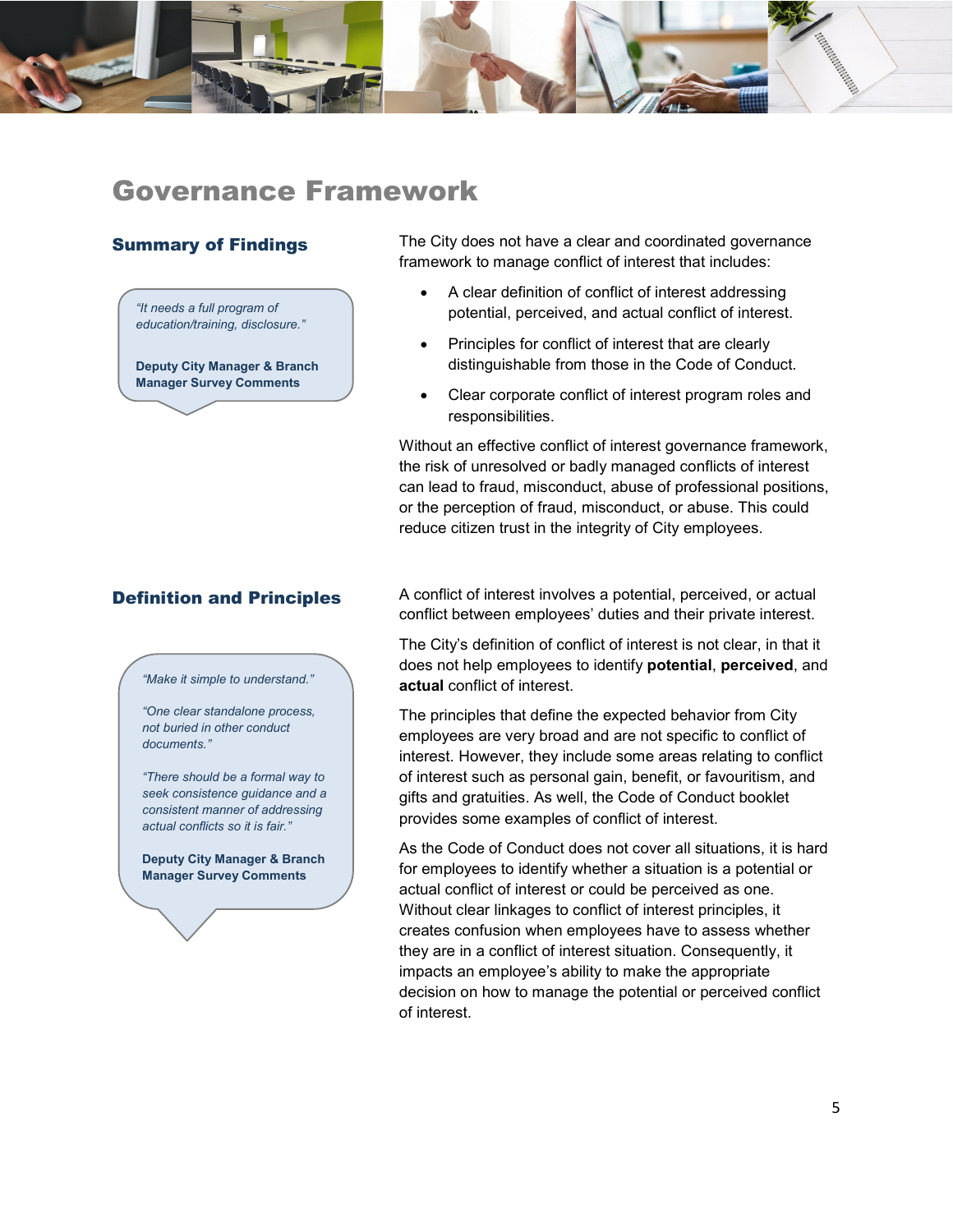

## **Leading Practice**

**Definition of conflict of interest by Government of Canada:**

*A situation in which the public servant has private interests that could improperly influence the performance of his or her official duties and responsibilities or in which the public servant uses his or her office for personal gain.*

*A real conflict of interest exists at the present time;*

*An apparent conflict of interest could be perceived by a reasonable observer to exist, whether or not it is the case; and*

*A potential conflict of interest could reasonably be foreseen to exist in the future.*

### Program Roles and Responsibilities

Roles and responsibilities should be clearly defined in relation to the following components of the conflict of interest program:

- **Corporate Program Owner(s)** These are the people who make the final decisions about the administration. investigation, interpretation, and application of the program. **There is no formal corporate program owner for conflict of interest.** Each business area manages the piece that is relevant to them. For example, the Corporate Procurement and Supply Services Branch (CPSS) manages conflict of interest related to procurement. The Talent Management and Support Services Branch manages conflict of interest related to hiring.
- **Oversight Structure** This is the accountability structure to ensure the program is achieving the defined outcome. **Currently, the oversight structure at the corporate level for conflict of interest is not clear.** The Code of Conduct indicates that the oversight responsibilities are shared amongst Employee Services, the City Auditor, and the City Manager. However, CPSS has developed an oversight structure specifically for procurement processes, where the Procurement Conflict of Interest Advisory Group provides recommendations and the Branch Manager of CPSS will make the final decision.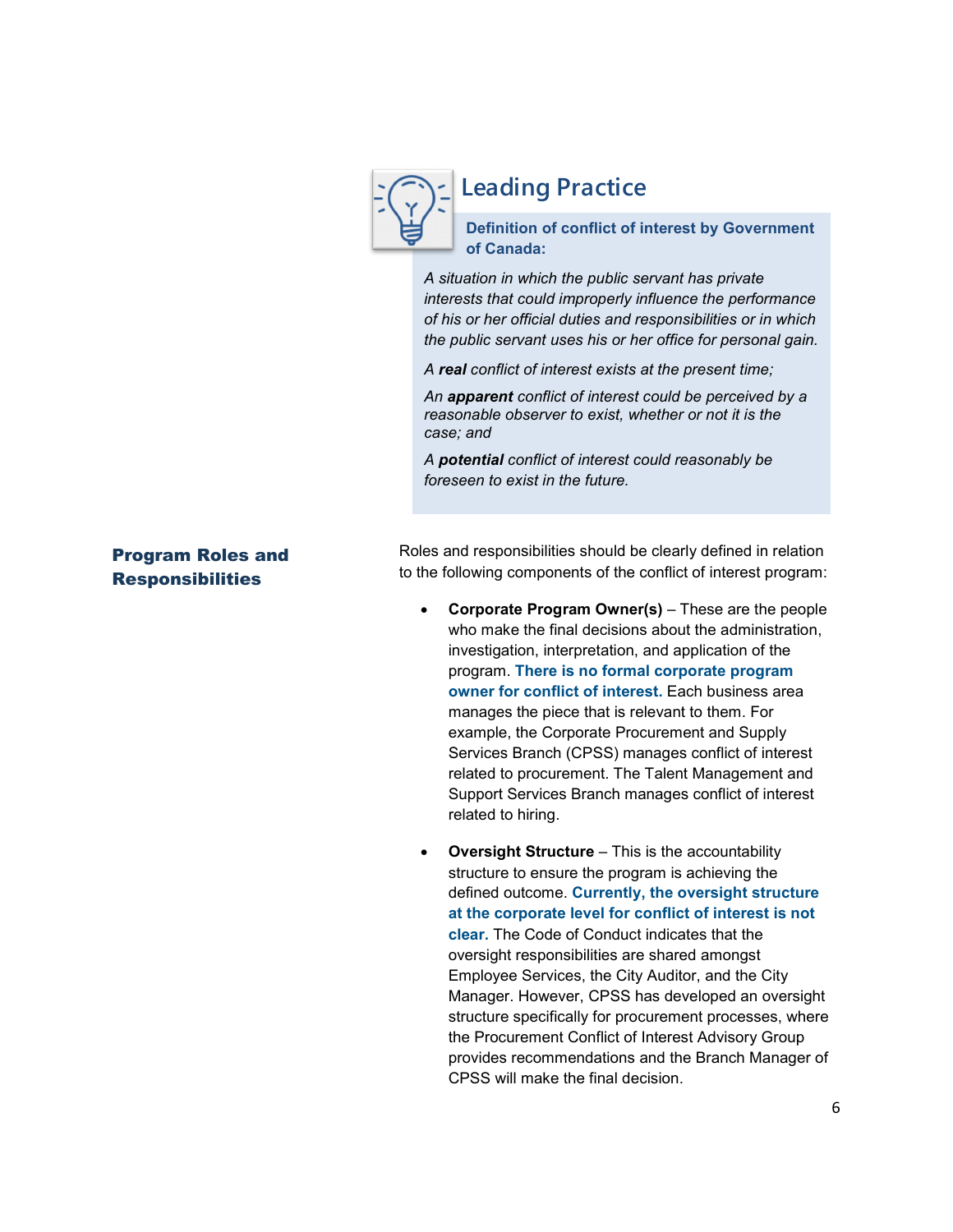*"Annual reporting to management."*

*"Identification of conflicts that should be monitored at a higher level. "*

**Deputy City Manager & Branch Manager Survey Comments**

- **Reporting Structure** This is the structure for management to report on alleged conflicts of interest in their business areas. This allows program owners to analyze the types of conflict of interest risks each business area is most vulnerable to. It also helps the program owners to identify areas for improvement. **Management is currently not following the reporting process included in the Code of Conduct Administrative Directive.**
- **Guiding Document Updates** Clear responsibility for updating guiding documents ensures ongoing reviews are in place, and information is up-to-date and relevant. It also ensures information in different guiding documents is consistent. **The City has not updated the Code of Conduct Administrative Directive since 2002. Information such as the department names and titles are outdated.** CPSS developed conflict of interest guiding documents relating to the procurement processes. However, the new documents have information that is not consistent with the information in the Code of Conduct guiding documents.
- **Program Evaluation** This helps management to identify areas of the program that are working well and to identify areas for improvement. **The City does not have a clearly defined role to assess the current conflict of interest program.**

Clearly defining conflict of interest program roles and responsibilities at the corporate level will ensure that all areas of the City are using consistent definitions, principles, processes and procedures relating to conflict of interest. It also helps employees to follow the proper processes and procedures when managing conflict of interest situations. As well, it assists management with evaluation of the conflict of interest program.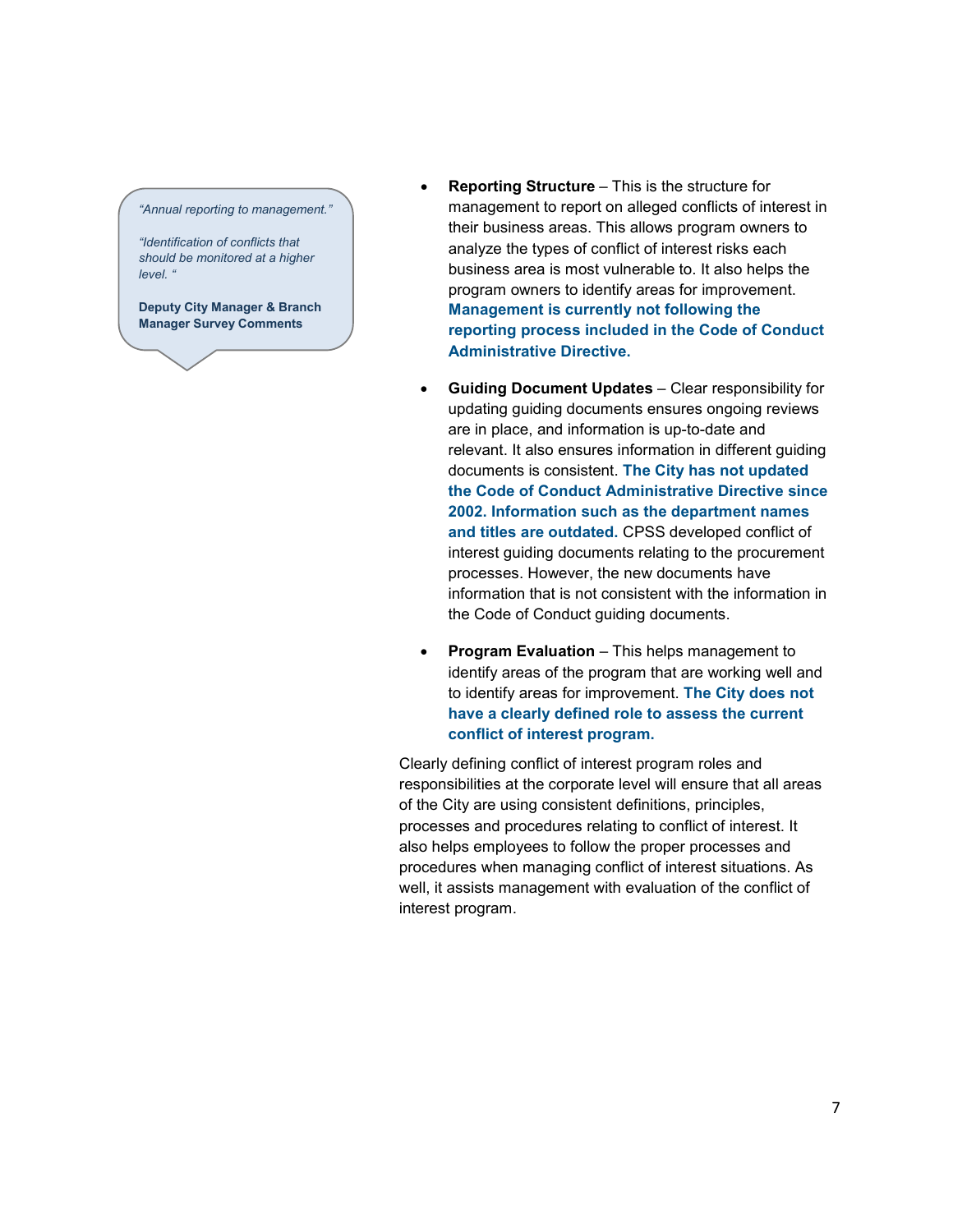### Recommendation 1

Update the conflict of interest program governance framework.

### **Recommendation**

Update the conflict of interest program governance framework to include:

- A definition of conflict of interest and the related principles that help employees identify potential, perceived, and actual conflicts of interest.
- Clearly defined roles and responsibilities to ensure conflicts of interest are prevented, detected, and remediated appropriately.

### **Responsible Party**

City Solicitor, Law Branch and Branch Manager, Employee Relations and Compensation

**Accepted** by Management

### **Management Response**

Administration will appoint and communicate the name of a Code of Conduct/Conflict of Interest Specialist to oversee management of the Program, which will include:

Updating the Program documents regularly, including the definition of conflict of interest to help employees identify potential, perceived, and actual conflicts of interest

Leading the Code of Conduct/Conflict of Interest Advisory team to assess the City's needs and risks to guide ongoing evolution of and improvements to the Program

Centralizing components of the Program, including: monitoring, tracking and reporting to the Executive Leadership Team on code of conduct and conflict of interest complaints and issues

Evaluating the effectiveness of the Program and regularly reporting this to the Executive Leadership Team

Creating a matrix to identify the lead to investigate (i.e. Employee Services, Safety, etc.) code of conduct or conflict of interest issues.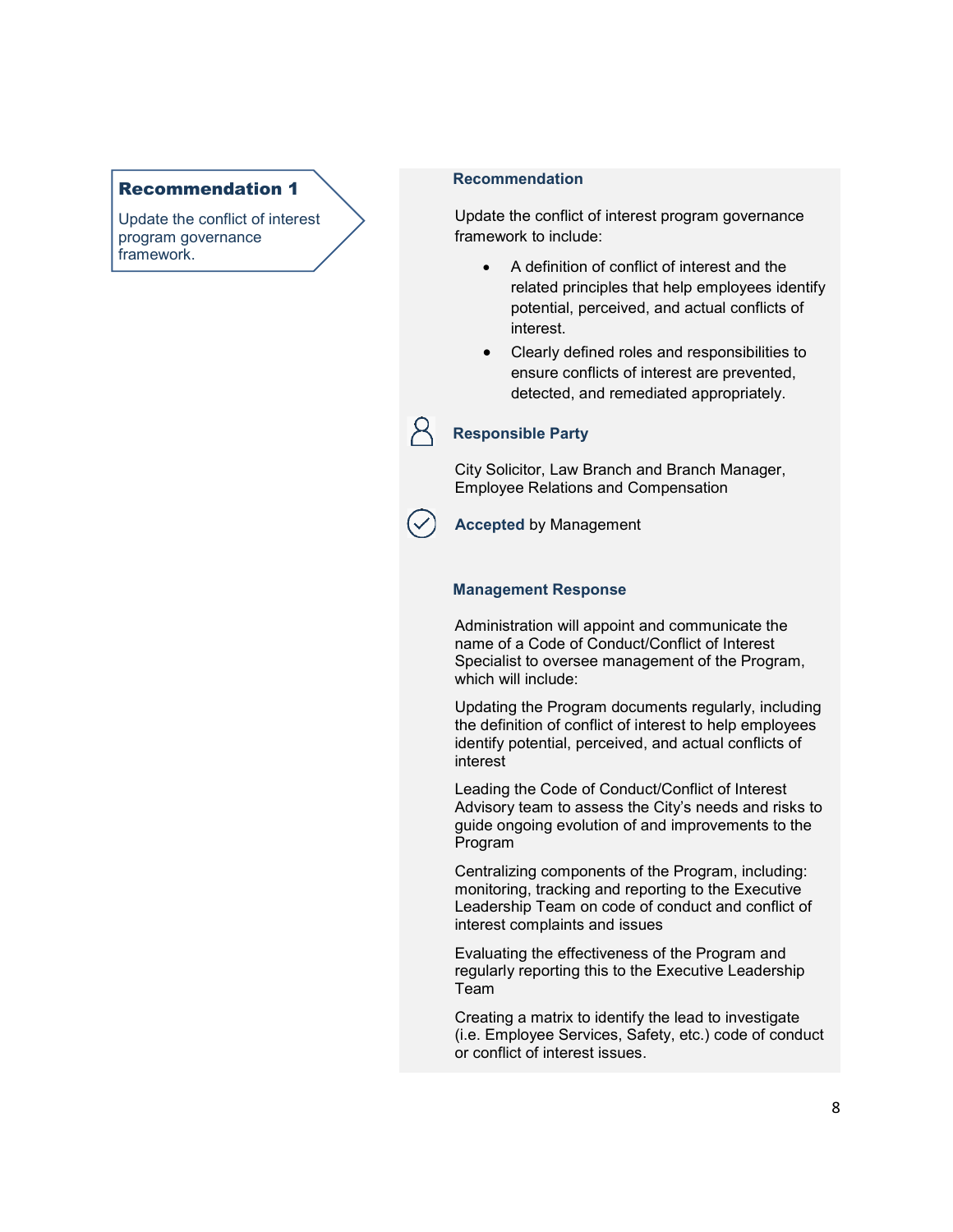While the final implementation date is one year out, work began in November 2019 and will be sequenced throughout 2020. The final implementation date reflects the completion of the revisions to the Code of Conduct/Conflict of Interest Program as a whole.



### **Implementation by:**

February 28, 2021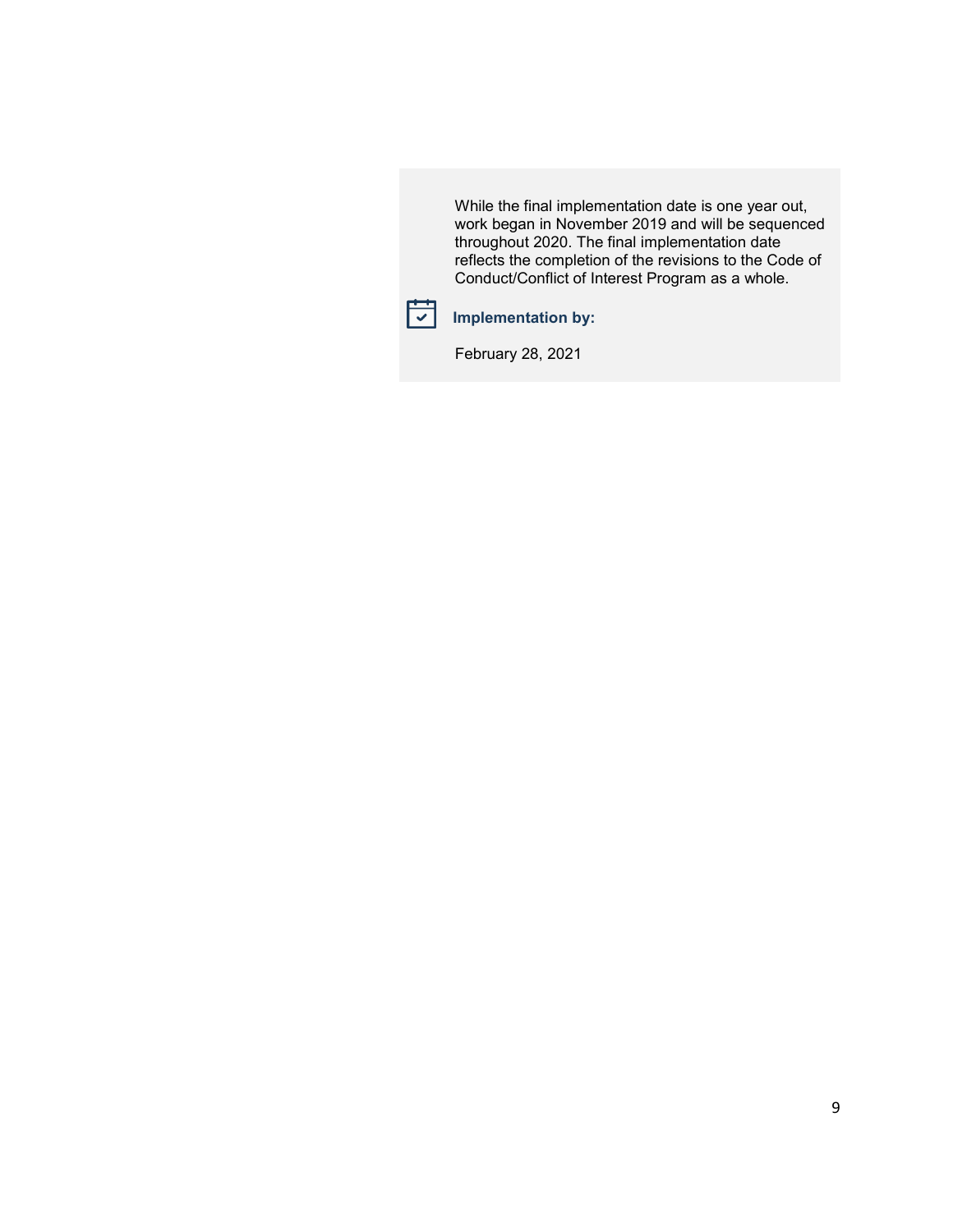

## Guiding Documents

**Summary of Findings** Conflict of interest guiding documents should provide guidance for employees when faced with potential, perceived, and actual conflict of interest. They should establish expectations for ethical behaviour and provide rules, procedures and guidance for identifying, disclosing, managing, and resolving conflicts of interest. They should also be clear, easy to follow, and tailored to the City's needs and risks.

At this time we found that:

- The City does not have a formal process and guidelines in place to facilitate the conflict of interest risk assessment process.
- The Code of Conduct quiding documents do not provide clear and easy to follow guidance when employees are faced with a conflict of interest situation.

There are three guiding documents to address conflict of interest risks in the procurement process; however, there are no guiding documents that are tailored to the specific needs and risks of other business areas or activities.

Without clear guidance and processes, it is difficult for employees and supervisors to identify, disclose, and manage conflicts of interest consistently.

### **Branch Manager Survey Result**

*About half of branch managers that completed survey perform conflict of interest risk assessment.* 

*The frequencies for those who performed the risk assessment varied from one time to ongoing.* 

**Risk Assessment** The City does not have a formal guideline in place to ensure business areas are assessing conflict of interest risks on an ongoing basis. Since a formal corporate risk assessment guideline is not in place, management does not identify, assess, or monitor conflict of interest risks consistently.

> A formal conflict of interest risk assessment evaluates the City's vulnerability to different types of conflict of interest risks. It helps the City to identity which business areas or business activities are most vulnerable to conflicts of interest. It is also a proactive tool for management to recognize the main causes of conflict of interest risks, and take the necessary actions to resolve them.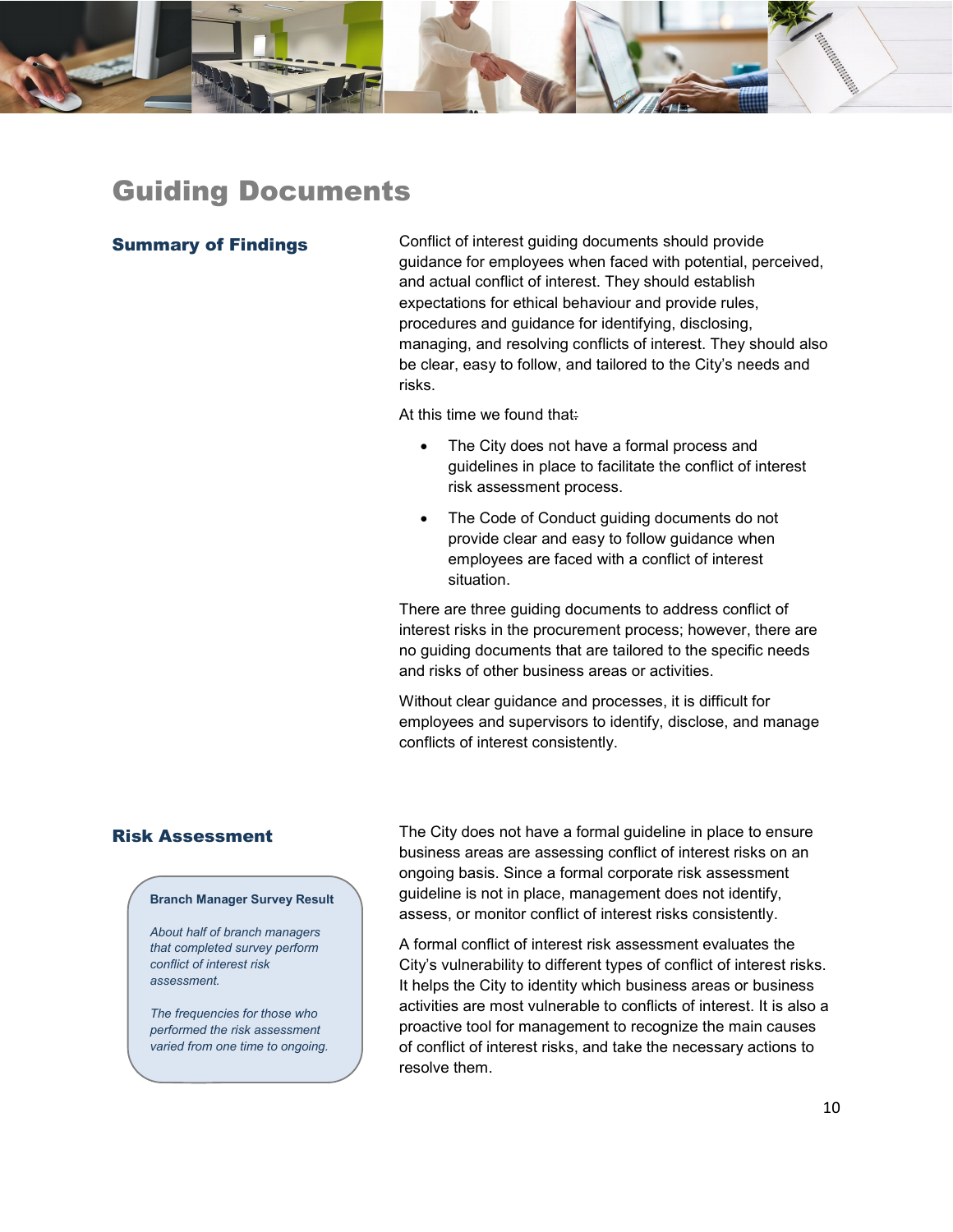Without a formal assessment of conflict of interest risks, management might not be aware of all the conflict of interest risks to which the City is vulnerable. This impacts the City's ability to allocate sufficient resources to manage those risks.



## **Leading Practice**

**Conflict of Interest Risk Assessment Framework according to Association of Certified Fraud Examiners:**

- 1. Identify the risks
- 2. Evaluate and prioritize the risks
- 3. Identify and evaluate existing controls
- 4. Respond to the risk

*"A start to finish process with steps to disclose, templates, FAQs, best practices, etc."*

*"Better information on process to address with offending staff; reporting and expected recordkeeping."*

*"Provide additional resources and situational awareness guidelines to help employees understand Conflict of Interest and how to act in those situations."*

*"Ensure we have a solid, clear process to follow and resources to help work through situations as they arise."*

**Deputy City Manager & Branch Manager Survey Comments**

**Clarity** Clarity The Code of Conduct is the primary guiding document City employees follow when faced with a conflict of interest. However, the Code of Conduct is general and does not provide sufficient detailed procedures for employees regarding a conflict of interest.

> We compared the City's practices to best practices suggested by the Association of Certified Fraud Examiners and found the following gaps:

- **The duties and responsibilities** for each business activity are not clear and are outdated. The information is also only at the corporate level. Only the procurement process has detailed duties and responsibilities relating to conflict of interest.
- The **disclosure procedures** do not include to whom employees should disclose, how they should disclose conflicts of interest, what information they should include in the disclosure, and who should keep the records.
- There are no detailed **conflict of interest management procedures** that address how employees should manage conflicts, including resolving or addressing disclosed conflicts. There is no guidance on when to avoid, reduce, manage, or accept the conflict of interest risks. There are also no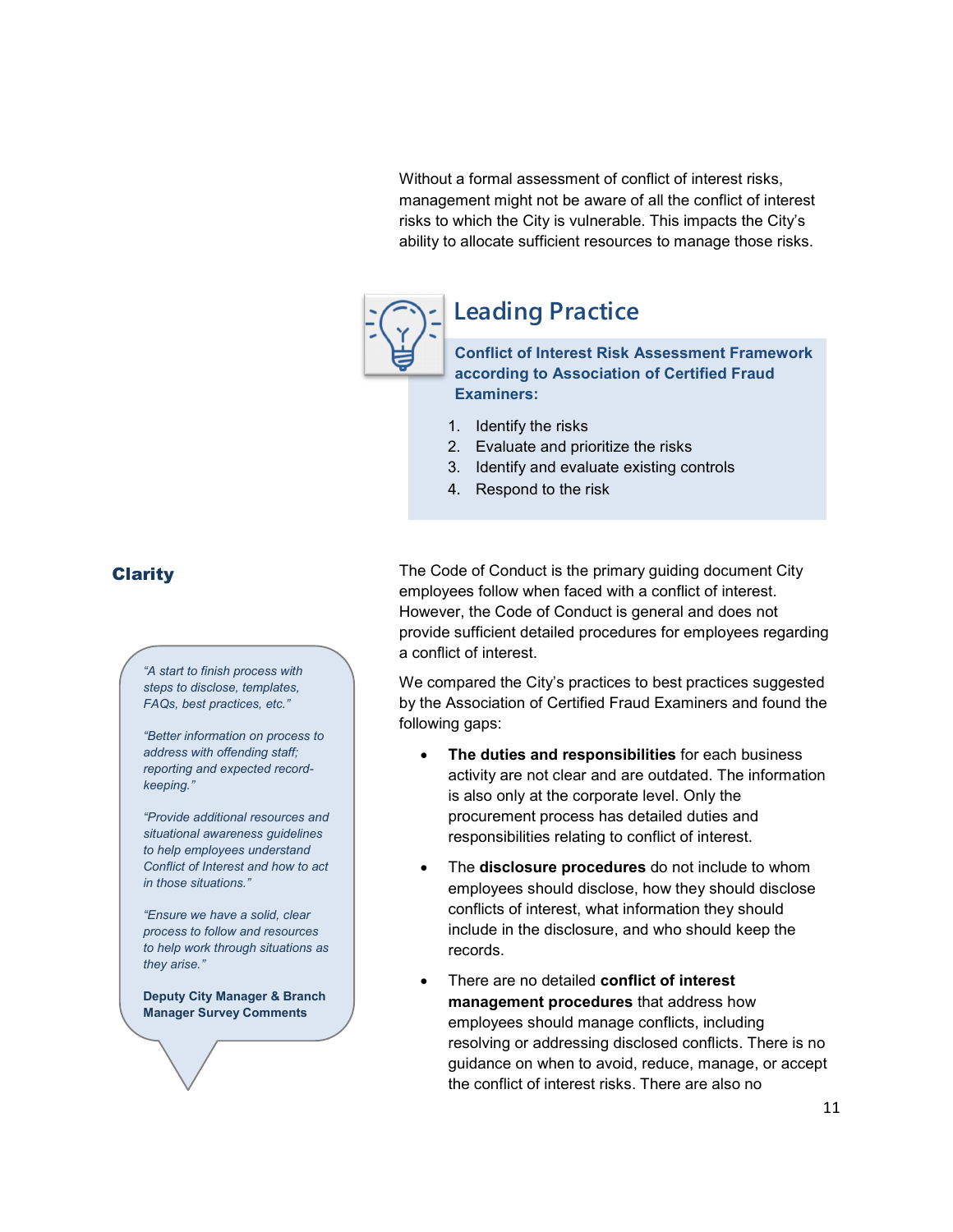### **Branch Manager Survey Result**

*About half of branch managers believe the guiding documents are clear.*

### Recommendation 2

Develop clear guiding documents tailored to needs and risks.

recordkeeping obligations. Therefore, due to a lack of documentation, we were unable to determine if City employees are disclosing conflict of interest situations and applying conflict of interest controls consistently.

• The **guidelines for identifying conflicts of interest** do not provide sufficient information for assessing whether a situation is a potential or perceived conflict.

Conflict of interest guiding documents establish rules and educate employees. They also demonstrate the City's commitment to ethical behaviour. A good guiding document is simple, consistent, and easy to use. It should provide clear guidance to employees on what to do when they are facing potential, perceived, and actual conflicts of interest.

Without clear guiding documents, employees may not be aware of the appropriate processes and procedures to follow when faced with potential, perceived, and actual conflicts of interest. This includes appropriate disclosure and conflict management processes.

### **Recommendation**

Provide clear guidance for employees when faced with actual, perceived, or potential conflicts of interest by developing conflict of interest guiding documents that are tailored to the City's needs and risks.

### **Responsible Party**

City Solicitor, Law Branch and Branch Manager, Employee Relations and Compensation

**Accepted** by Management

### **Management Response**

Administration will conduct a risk assessment to ensure appropriate content in the Program documents to address City needs and risks. As well, to use the risk assessment to set the frequency of training on conflict of interest by department. The Code of Conduct, handbook/guidelines, related administrative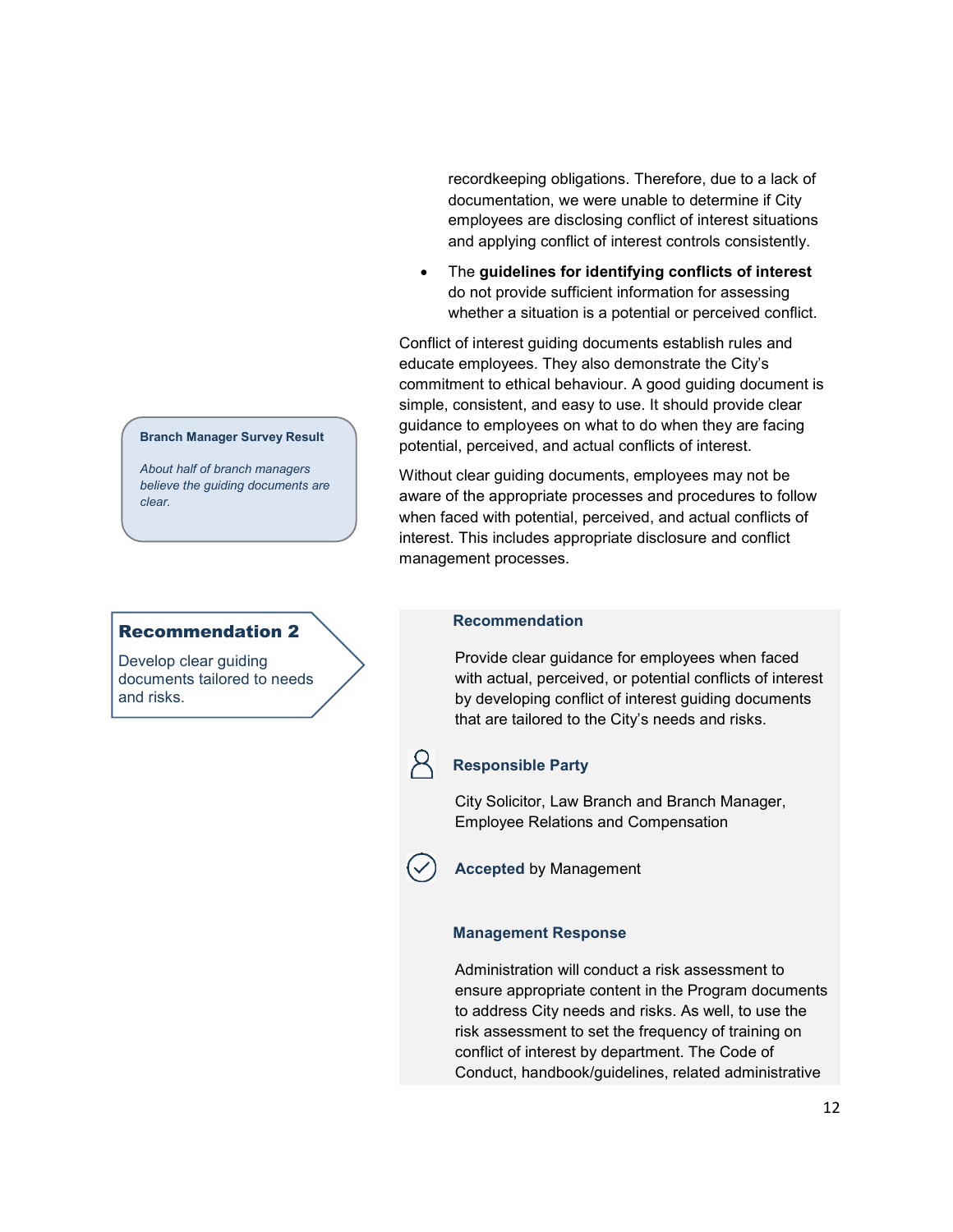directives and training materials will be updated to reflect greater clarity and guidance in relation to perceived, potential and/or actual conflicts of interest and the processes to use to disclose and manage conflicts of interest. Although some departments are using various conflict of interest training and disclosure documents, Administration will coordinate a consistent set of documents to ensure all employees receive consistent information on conflict of interest.

Administration will complete a risk assessment on each branch to ensure the appropriate training requirements are implemented. This work began in November of 2019.



## **Implementation by:**

January 31, 2021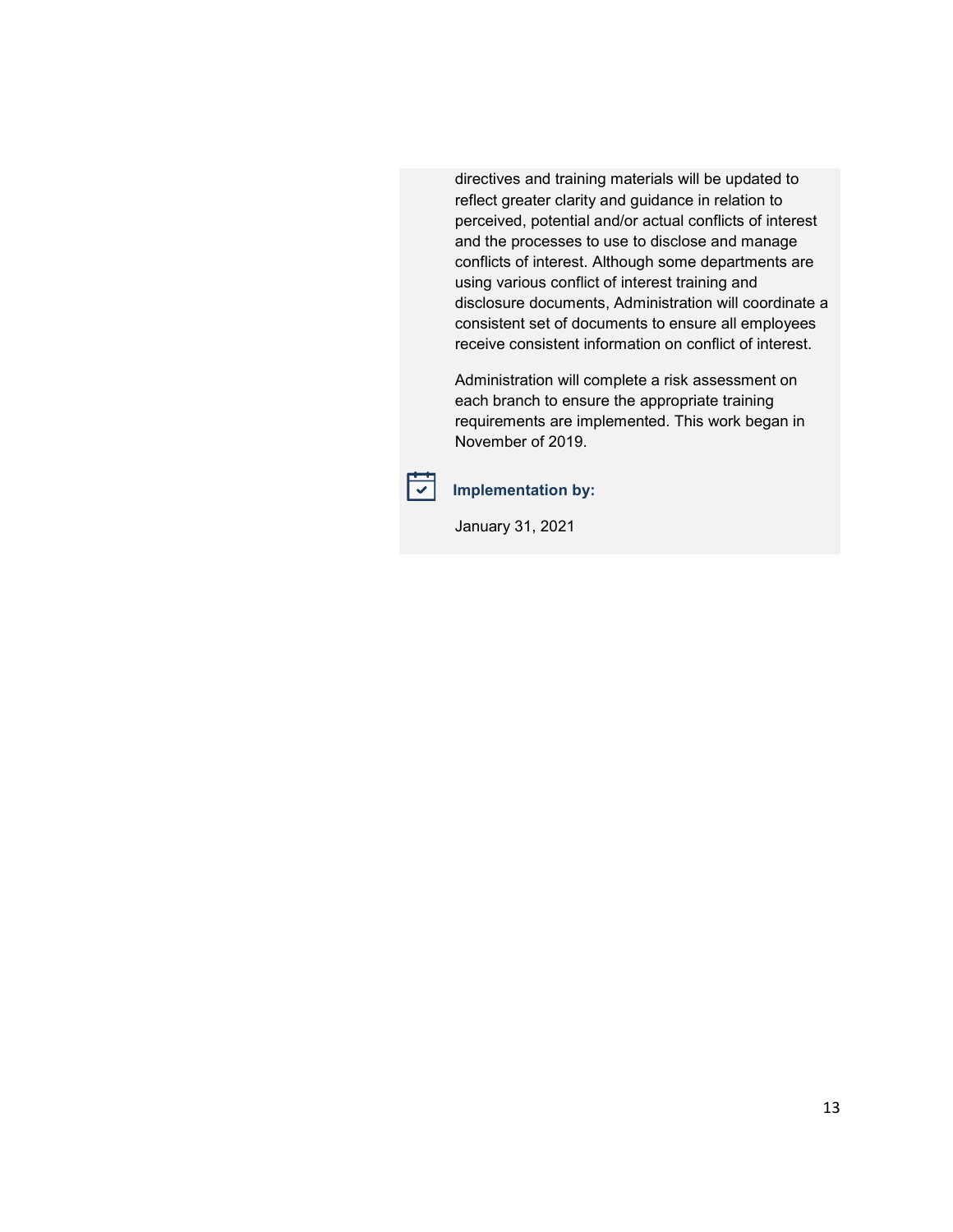

*"In person training. Have someone available to staff to talk to confidentially about potential conflicts."*

*"Information training sessions regularly to increase awareness."*

*"Make information on the City's conflict of interest program easier to find."*

**Deputy City Manager & Branch Manager Survey Comments**

**Summary of Findings** Educating employees about conflicts of interest is a significant component in building an ethical culture. It can make employees aware of conflicts of interest in their day-to-day activities, and teach them how to identify, disclose, and resolve conflicts of interest in a consistent manner.

> The City communicates conflict of interest expectations to employees through:

- Mandatory Code of Conduct training when the employee starts working for the City.
- Online videos providing guidance and recommended actions in certain situations.
- The Code of Conduct handbook providing some detailed information and guidance to employees. It includes examples, questions & answers, etc.
- The City's website providing information on conflict of interest procedures related to procurement.

However:

- Training records shows that 67% of City of Edmonton employees have completed the mandatory Code of Conduct course. There is no process to ensure all employees have taken the mandatory training. Therefore, management is unsure if this percentage is due to incomplete training records or if 33% of employees have not taken the mandatory Code of Conduct training.
- There is no mandatory refresher training required for long term employees unless they move into a supervisory role. Therefore, employees are not regularly reminded of conflict of interest processes and procedures.
- Conflict of interest guiding documents and tools are not easily accessible. When searching for "conflict of interest" on the City's internal website, results are limited. There is no central location where employees can easily search for disclosure and approval processes, procedures and forms, etc. Without easily accessible information on conflicts of interest, it can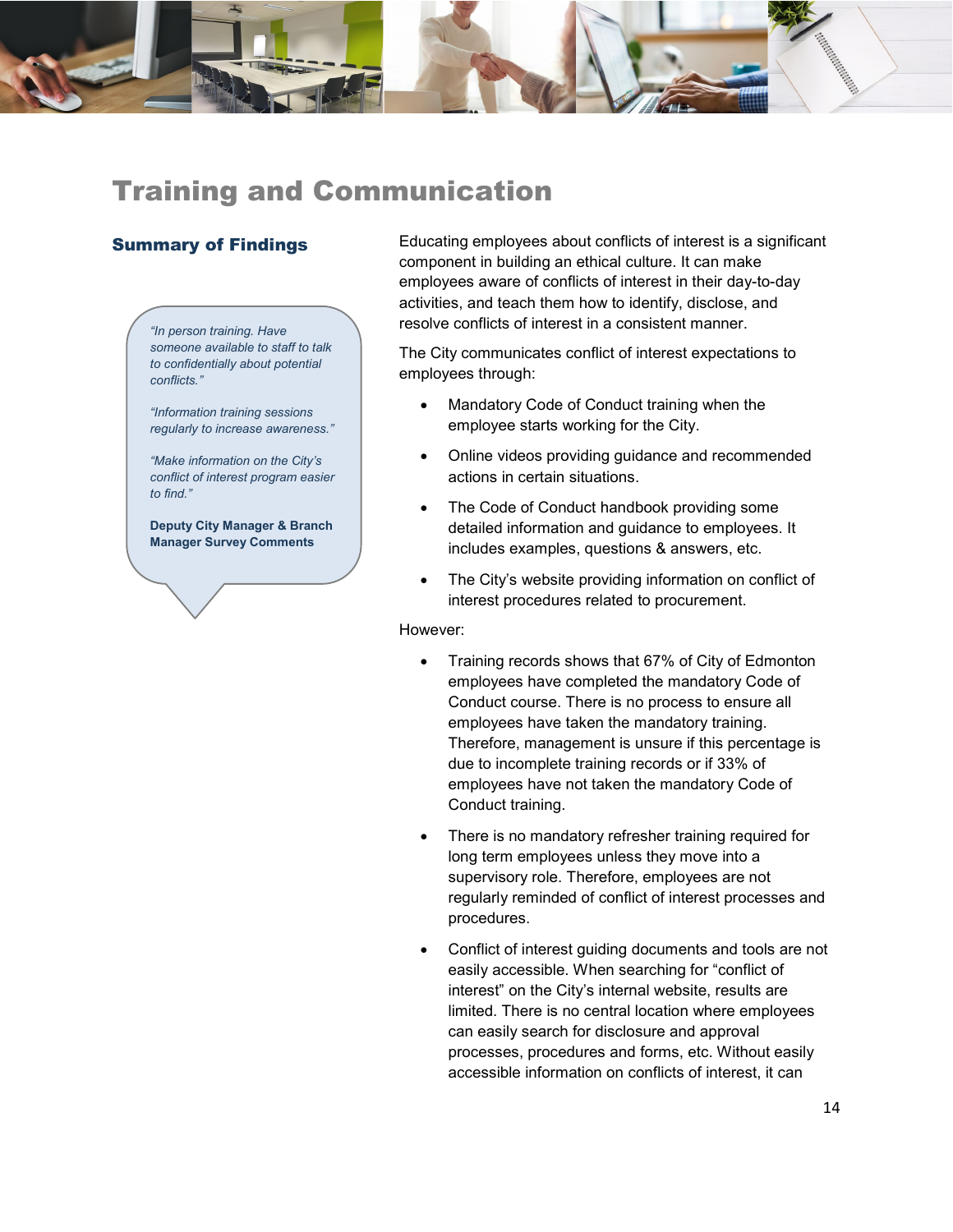create a barrier for employees to voluntarily disclose a conflict of interest.

Training and communication are tools to share conflict of interest information and bring awareness to employees.

The City is a large and complex organization with different business areas and activities. Without a strategic approach to training, the City might not bring conflict of interest awareness to all employees efficiently, effectively, and continuously.

Communication brings transparency to conflict of interest practices. When information and tools are difficult to locate, employees seeking assistance may get frustrated and not follow the proper processes and procedures. Awareness of the City's expectations when managing conflicts of interest can help employees prevent violations.



## **Leading Practice**

**Key Attributes of Conflict of Interest Training according to Association of Certified Fraud Examiners:**

- 1. Ongoing
- 2. Tailored
- 3. User friendly
- 4. Based on the realities of the organization

### **Recommendation**

Ensure that employees have completed the Code of Conduct training by keeping accurate training records and implementing a process to monitor Code of Conduct training course completion.

### **Responsible Party**

Branch Manager, Organizational Design and Development, Employee Services



**Accepted** by Management

## Recommendation 3

Ensure all employees have completed the Code of Conduct training.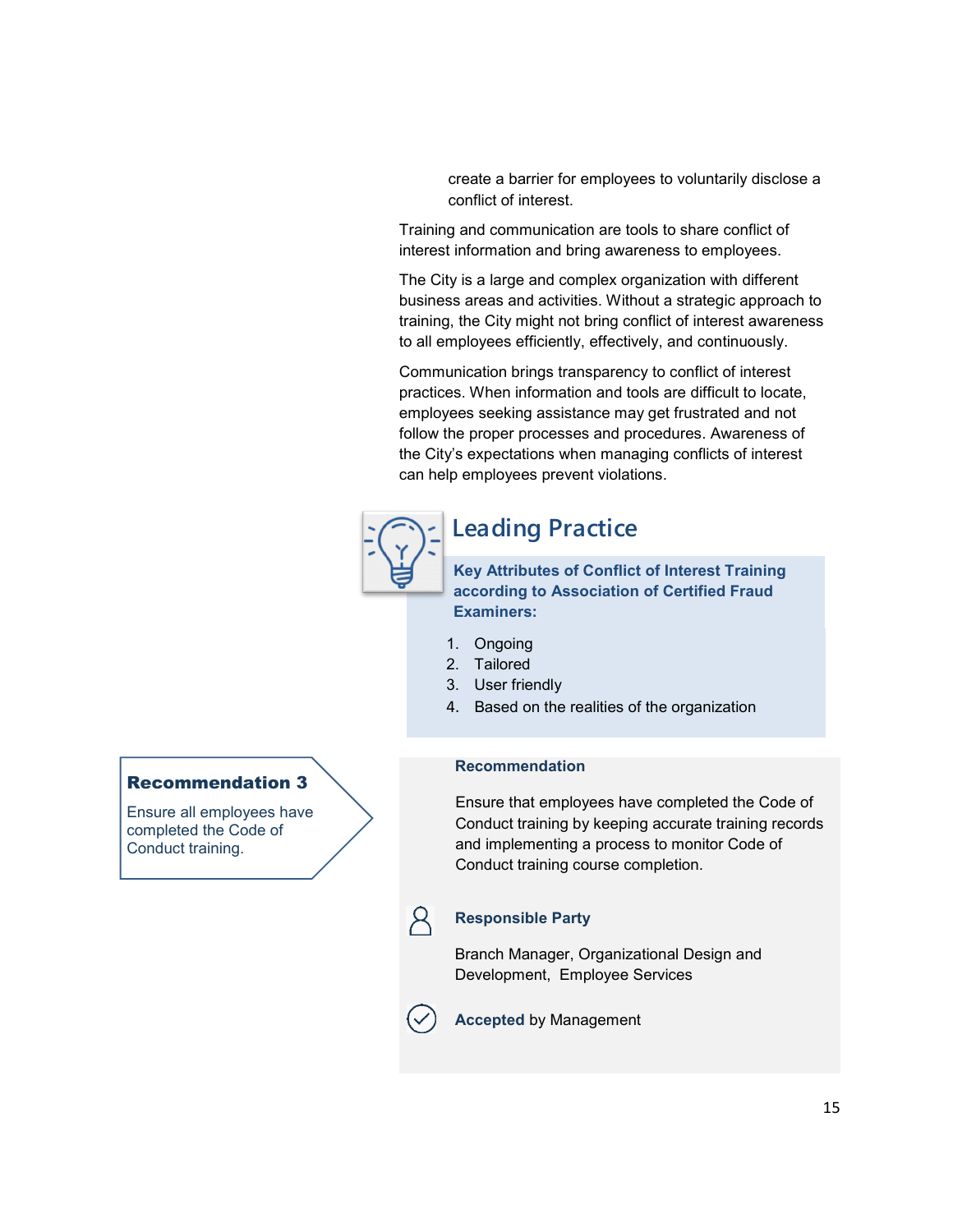### **Management Response**

Currently, several areas across departments (particularly, larger, front-line areas) deliver, monitor and track Code of Conduct training for their employees. Organizational Design and Development has contacted areas to gather their records and upload them into the Learning Management System (LMS), so that numbers can be tracked and monitored corporately. To date, both Edmonton Transit Service and Fire Rescue Services branches have submitted their records, which have been uploaded into the LMS. Both sets of records contained approximately 1,000 employees, which would increase the organization's overall completion rate to approximately 70 percent.

Organizational Design and Development will continue to work with departments to ensure current records are complete and create processes for the ongoing monitoring and centralized tracking of Code of Conduct training completion as new employees join the City.

### **Implementation by:**

March 31, 2020

### Recommendation 4

Provide ongoing conflict of interest communication and easily accessible information and tools.

### **Recommendation**

Ensure that employees are aware of their responsibilities in managing conflict of interest risks by providing ongoing communication and easily accessible information and tools.

 $\overline{\checkmark}$ 

### **Responsible Party**

City Solicitor, Law Branch and Branch Manager, Employee Relations and Compensation

**Accepted** by Management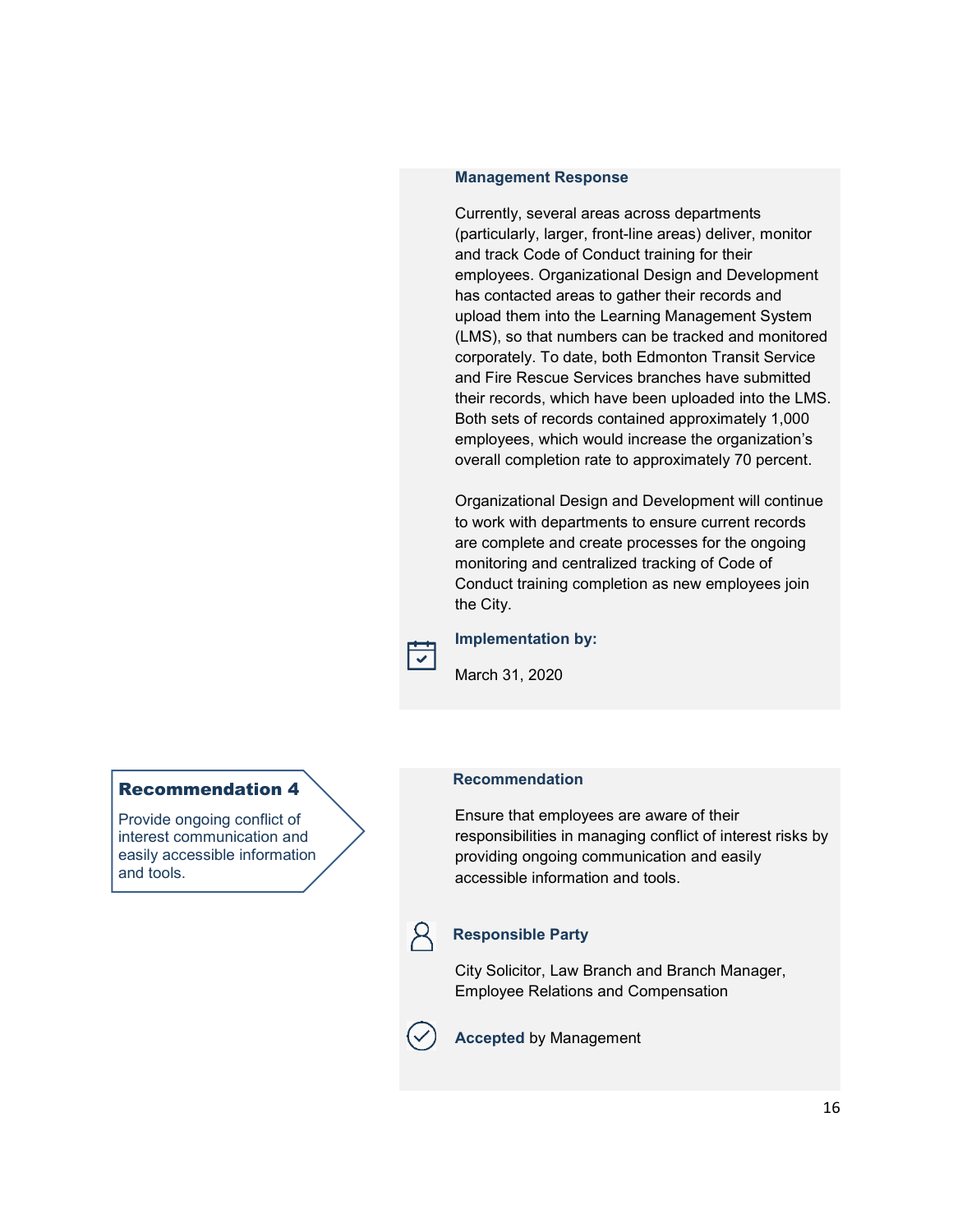### **Management Response**

Currently the Code of Conduct is available to all employees on OneCity. Additionally, some specific tools, such as the Toolkit of resources available to managers and supervisors are available on OneCity. This Toolkit provides online Code of Conduct Training for Supervisors. As well, a number of videos (Theft & Fraud; Conflict of Interest & Misuse of City Information; Gifts & Gratuities, etc.), that highlight different types of code of conduct violations and conflicts of interest are available to all employees on OneCity.

Administration will use various means to communicate regularly with employees about the tools and their responsibilities and processes to manage conflicts of interest (email, OneCity, and offline communication methods to reach employees who work in the field). Administration will ensure this material is easily accessible to employees.

Administration will use a risk based approach to ensure existing employees receive appropriate training. Additionally, Administration will ensure all new employees receive appropriate training.

Although some departments are using various conflict of interest training and disclosure documents, Administration will coordinate a set of City-level governance documents to ensure all employees receive consistent information on conflict of interest.



### **Implementation by:**

March 31, 2020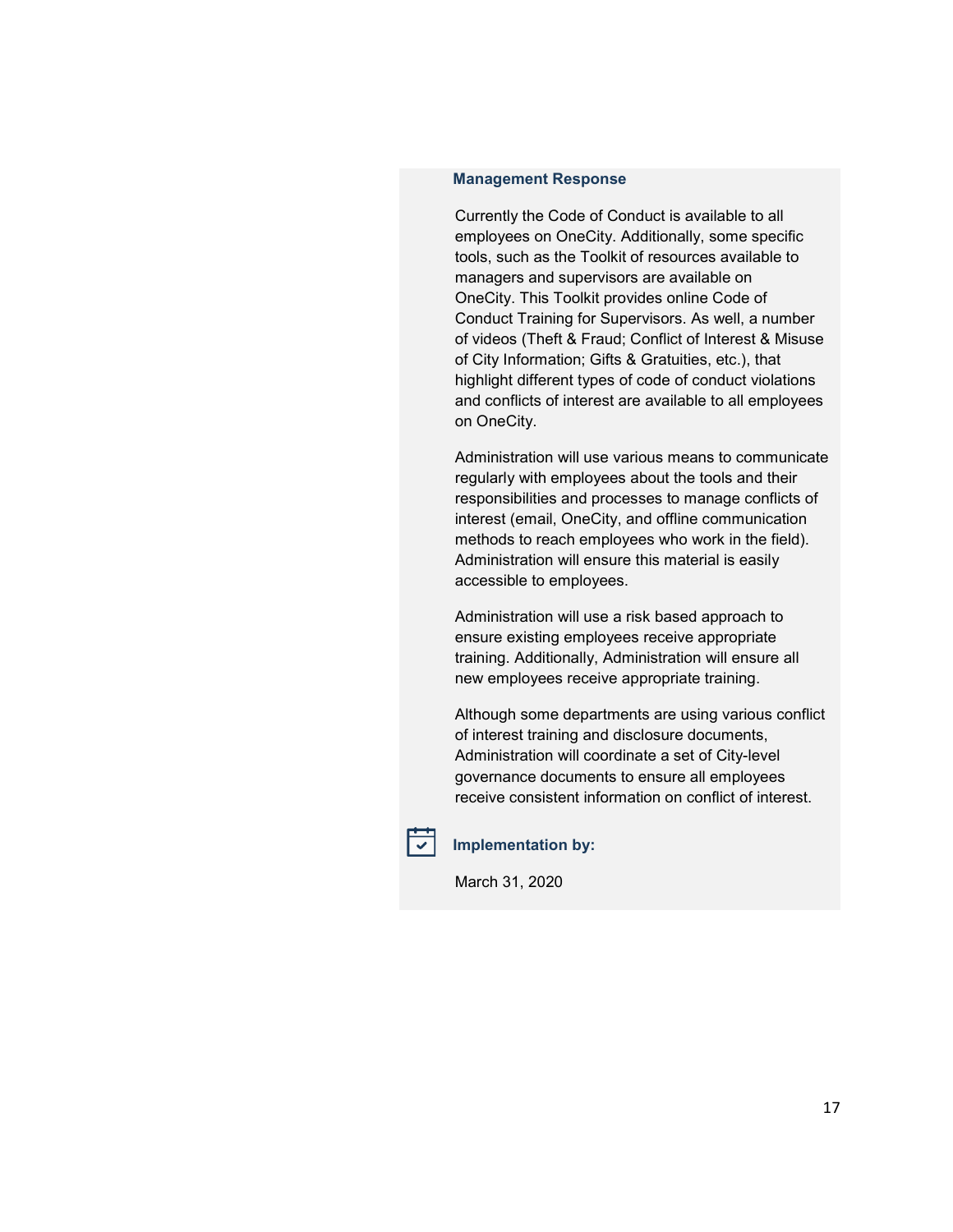

## Conclusion

The City has a conflict of interest governance framework, but improvements are required to distinguish it from the Code of Conduct program.

The City does not provide clear guidance on conflict of interest to employees.

The conflict of interest guiding documents are not clearly communicated to employees.

What did we find? The objectives of this audit were to review the City's conflict of interest program and assess:

- 1. If the City has a governance framework to manage conflict of interest;
- 2. If the City provides clear guidance to employees;
- 3. If conflict of interest guiding documents are clearly communicated to employees; and
- 4. If employees are applying conflict of interest controls.

The conflict of interest program is embedded in the City's Code of Conduct. The current guiding documents for the Code of Conduct Program are outdated. The definition for conflict of interest does not align to leading practice. The principles, roles, and responsibilities specific to the conflict of interest program are unclear. This impacts the City's ability to manage conflicts of interest effectively and efficiently. We recommend the City review and update the governance framework for the conflict of interest program.

Current guiding documents do not address all the types of conflict of interest risks City employees face during their dayto-day work. Disclosure and conflict management procedures should be more specific to the types of the conflicts of interest employees are likely to encounter, and clearer for employees to follow. This impacts the employee's ability to identify conflict of interest, as well as their ability to follow appropriate procedures when faced with potential, perceived, and actual conflicts of interest. We recommend the City develops clear guiding documents that are tailored to City's needs and risks.

Conflict of interest training is a part of the Code of Conduct training. It is a mandatory training only when employees are first hired or at the time of promotion to a supervisory role. There is no refresher training required. Current records show that 67% of City employees have completed mandatory Code of Conduct training.

Conflict of interest information and tools are difficult to find on the City's website. This impacts the City's ability to bring conflict of interest awareness to employees. We recommend the City ensures all employees have completed the Code of